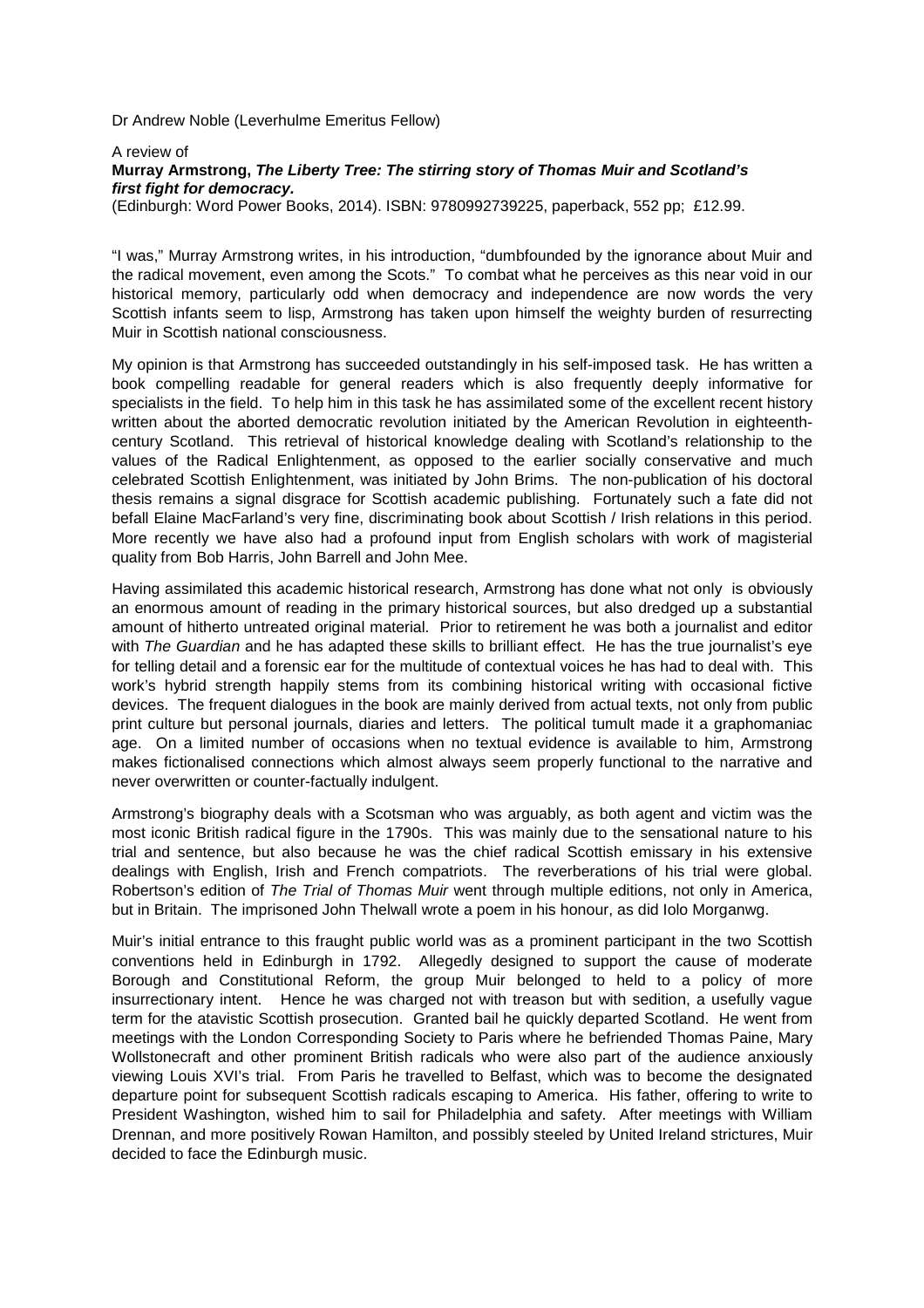He was arrested on landing at Stranraer carrying incriminating United Irish pamphlets given to him by Rowan Hamilton. It is, then, deeply odd that such obviously inflammatory material was not used against him at his trial. Even odder when one considers what most provoked the jury was Muir's promulgation of Drennan's 1792 Address from the Society of the United Irishmen. This was a document designed not only to create Scottish support for the Irish cause but also to incite Scotland into similar defiance. In fact, against much moderate reforming opinion, Muir had forced a reading of this document at the Convention; if it caused deep consternation within the hall it caused even greater anxiety to the Scottish loyalist establishment. The British Convention in 1793 caused event greater alarm to them. With, of course, total French victory, very much a possibility for most of the war, nothing caused Pitt's government more anxiety than the notion of different British radical groups encouraging French invasion. In fact two such incidents, albeit abortive ones, at Fishguard in 1797 and, much more dangerously, in Ireland during the 1798 Rebellion. The Report of the Secret Committee of the House of Commons published by the Glasgow Constitutional Association is devoted to an extensive list of past and present external and internal incursory dangers. By far the biggest element of the government's constant, profound anxiety stems from Ireland. The predominance of Irish sailors in the fleet provoking a sequence of mutinies in 1797 in almost all the main English ports was resolved by hanging the ringleaders. Almost equally worrying was United Irish infiltration of men and its covert methods into Scotland and, especially virile and tenacious, an Irish radical infection in the industrialising North West of England. Unlike 1916, the purpose of The United Irishmen was not to detach Ireland but to make it a respected, prosperous, equal partner in what the British government believed was a plan for a four nation federal, republican state.

Hence Linda Colley's notion of the twelve year war, with the French as crucially central to the integration of the British state, even leaving aside the dark matter of Ireland, seems deeply misguided. To be fair to Professor Colley, however, much of her recent writings seem to be about not essentialist nationalism but about historical inter-relationships. As she has more recently written:

In some countries, at some point, politicians and state intellectuals may succeed in propagating a unitary version of national history that wins widespread domestic acceptance. But such linear and unalloyed master narratives rarely withstand detached scrutiny, and professional historians have increasingly come to regard them with impatience and suspicion.

Montesquieu's concept of the near perfect balance of the British Constitution, so that, relatively, Britain was by far the most liberal eighteenth-century European country, added to its geographically vast military and naval conquests and created in imperial Britain an absolutist sense of its politically righteous omnipotence. It was the traumatic defeat in North America, analogous of what the Fall of Singapore did for Asian Nationalism, that aroused disaffected radical elements in all four British nations to conceive for themselves a similar republican cosmopolitan identity as they questionably believed had transpired across the Atlantic. It is not by any means clear to what extent the four national radical groups consciously articulated a plan for a federal Britain. However, what is empirically the case is the degree to which a deliberate, extensive and supportive crossing of borders by dissenting pro-republican elements took place. As we have seen, the United Irishmen were most militantly proactive. Extremely important is the fact that radical London provided such succour not only for provincial English radicals but also dissidents from Ireland, Scotland and Wales.

If, as Armstrong suggests, Muir is barely perceptible in contemporary Scottish consciousness, it should be little wonder that a whole generation of Scottish radicals, political actors and writers, should be even more obscure. That they are, in face, significant figures on the British radical movement can be discerned in the fact such scholarly attention as they have received, almost all comes from distinguished English, American and Australian sources.

Though there are now some remarkably good younger Scottish scholars involved in retrieval and reassessment of this lost generation, it has been a subject treated with seemingly calculated indifference by the majority of the Scottish academe. In no small part, there is a primary geographical explanation to this. After the Sedition Trials and the exile of Muir and the other 'martyrs', Edinburgh, indeed Scotland, were non-viable areas for political dissent. The vast bulk of London offered a degree of personal and economic security. A historical analysis of radical Anglo-Scottish London would be extremely revealing and rewarding in terms of the substantial contribution these Scots made